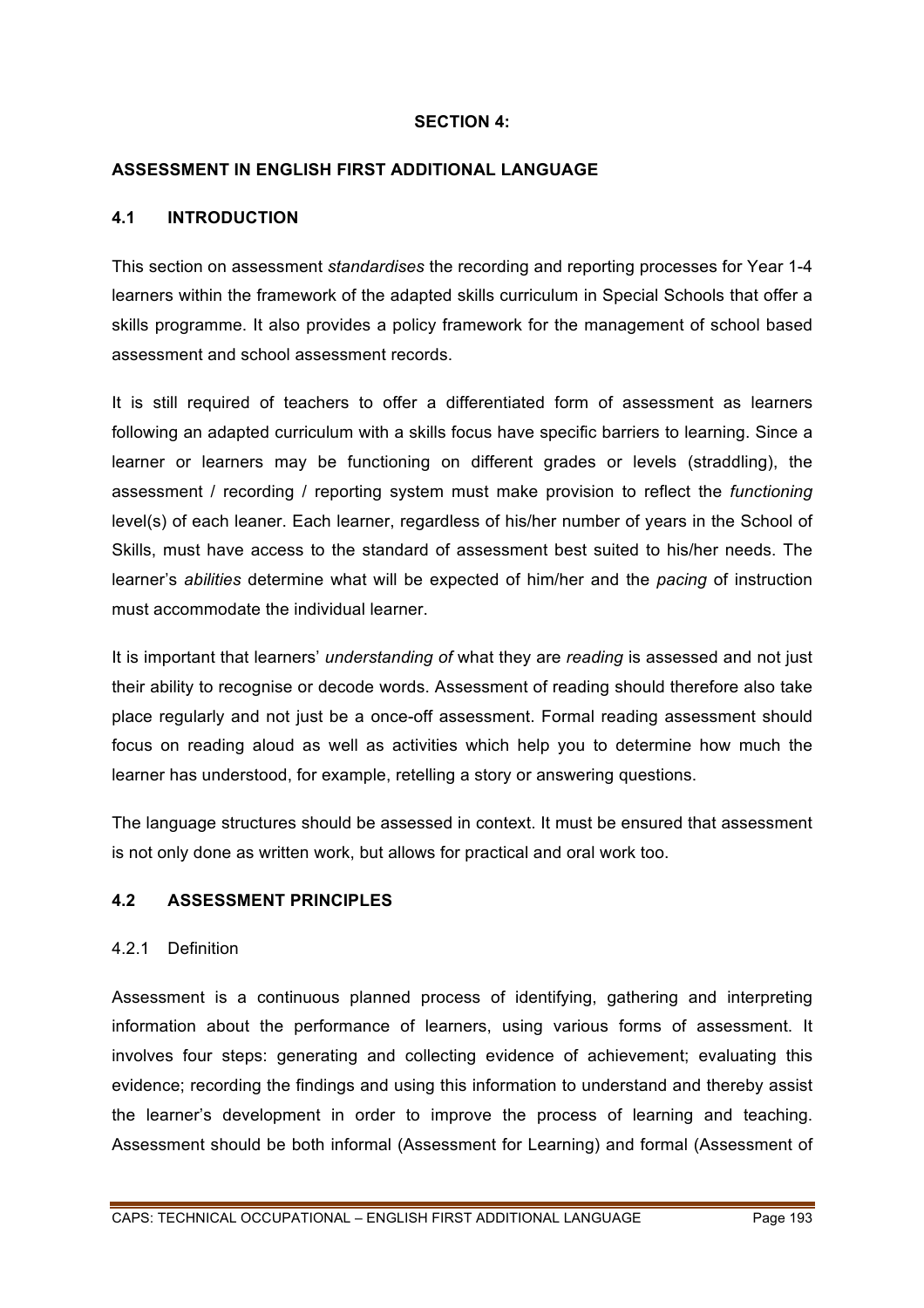Learning). In both cases regular feedback should be provided to learners to enhance the learning experience.

Assessment is a process that measures individual learners' attainment of knowledge (content, and concepts) and skills by collecting, analysing and interpreting the data and information obtained from this process to:

- Enables the teacher to judge a learner's progress in a reliable way.
- Inform learners of their strengths, weaknesses and progress.
- Assist teachers, parents and other stakeholders in making decisions about the learning process and the progress of learner.
- Assessment should be mapped against the content, skills, intended aims and assessment criterion specified in the curriculum. In both informal and formal assessments it is important to ensure that in the course of a school year.
- All of the content is covered.
- The full range of skills is included.
- A variety of different forms of assessment are used.

# 4.2.2 Informal Assessment or Daily Assessment

Assessment for learning has the purpose of continuously collecting information on a learner's achievement that can be used to improve their learning. Informal assessment is a daily monitoring of learners' progress. This is done through observations, discussions, practical demonstrations, learner-teacher conferences, informal classroom interactions, etc.

In FAL Informal assessment may include activities done by the teacher with learners but not formally documented: such as stopping during the lesson to observe learners or to discuss with learners how learning is progressing. Informal assessment should be used to provide feedback to the learners and to inform planning for teaching, but need not be recorded. It should not be seen as separate from learning activities taking place in the classroom. Learners or teachers can mark these assessment tasks. It is suggested that you use the first week of term one to do a baseline assessment of learners. This will enable you to establish the kind of attention your learners will need as you proceed.

Self-assessment and peer assessment actively involves learners in assessment. This is important as it allows learners to learn from and reflect on their own performance. The results of the informal daily assessment tasks are not formally recorded unless the teacher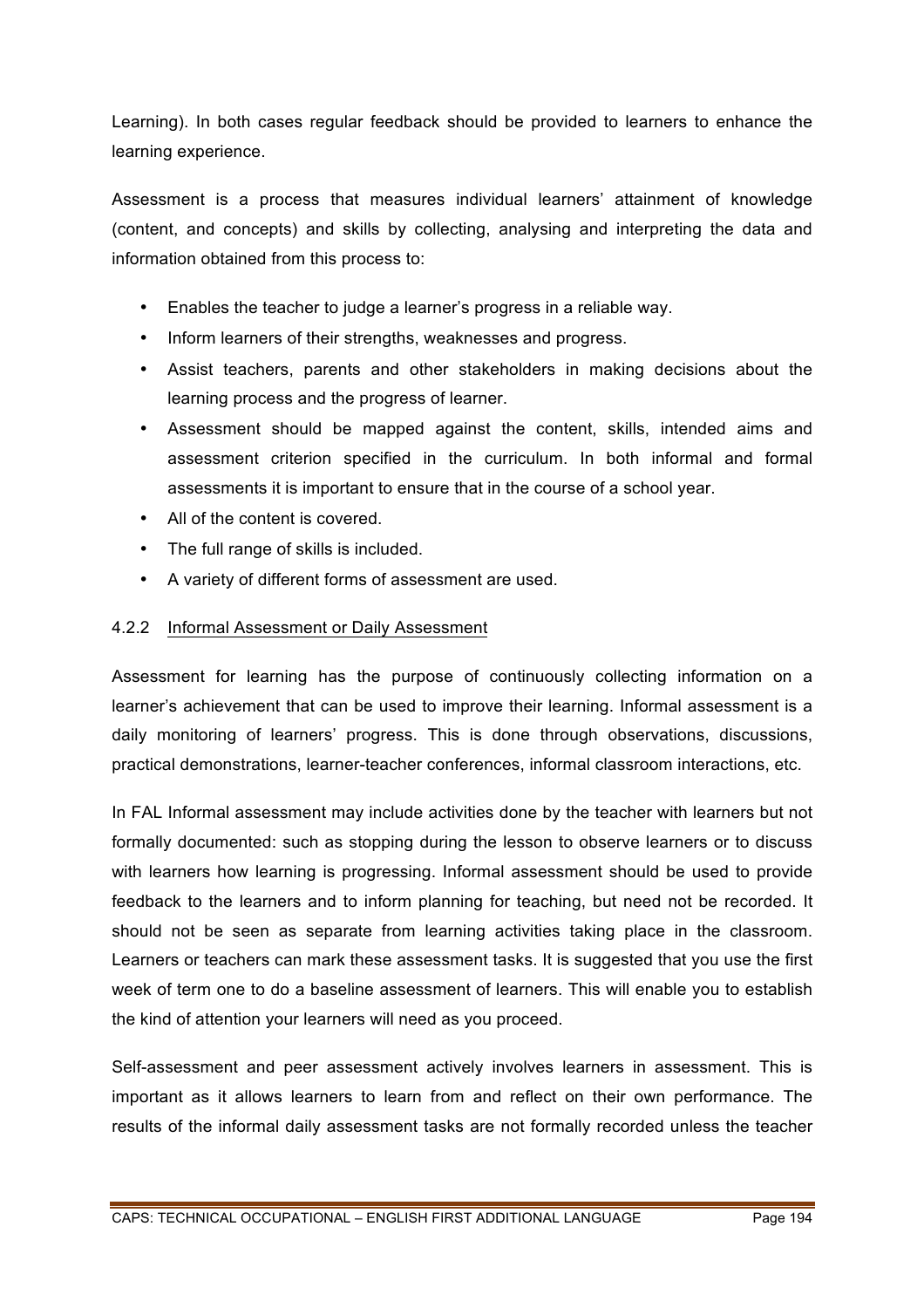wishes to do so. The results of daily, informal assessment tasks are not taken into account for progression, promotion and certification purposes.

Informal, on-going assessments should be used to scaffold the acquisition of knowledge and skills and should be the stepping stones leading up to the formal tasks in the Programmes of Assessment.

# 4.2.3 Formal Assessment

All assessment tasks that make up a formal programme of assessment for the year are regarded as Formal Assessment. Formal Assessment Tasks are marked and formally recorded by the teacher for progression and certification purposes. All Formal Assessment Tasks are subject to moderation for the purpose of quality assurance and to ensure that appropriate standards are maintained. Formal assessment tasks form part of a year-long formal Programme of Assessment.

# a. Why use a Formal Assessment task

"Formal Assessment Task (assessment of learning)" – is a systematic way of assessment used by teachers to determine how well learners are progressing in a level and in a particular subject.

# b. What is a Formal Assessment Task?

It is a set of questions and or instruction that learners need to respond to. A task may consist of a range of activities. A formal task must be valid, fair and reliable and must cover sufficient knowledge and or skills to report on the learners' progress.

Teachers must ensure that assessment criteria are very clear to the learners before the assessment process. This involves explaining to the learners which knowledge and skills are being assessed and the required length of responses. Feedback should be provided to the learners after assessment and could take the form of whole-class discussion or teacherlearner interaction. Examples of formal assessments include practical tasks, projects, oral presentations, demonstrations (such as retelling a story, matching), performances (such as acting out), participation in oral tasks (such as dialogues, conversations, discussions), written tasks (such as completing a worksheet, writing paragraphs or other types of texts), etc. The forms of assessment used should be appropriate to the age and the developmental level of the learners. The assessment tasks should be carefully designed to cover the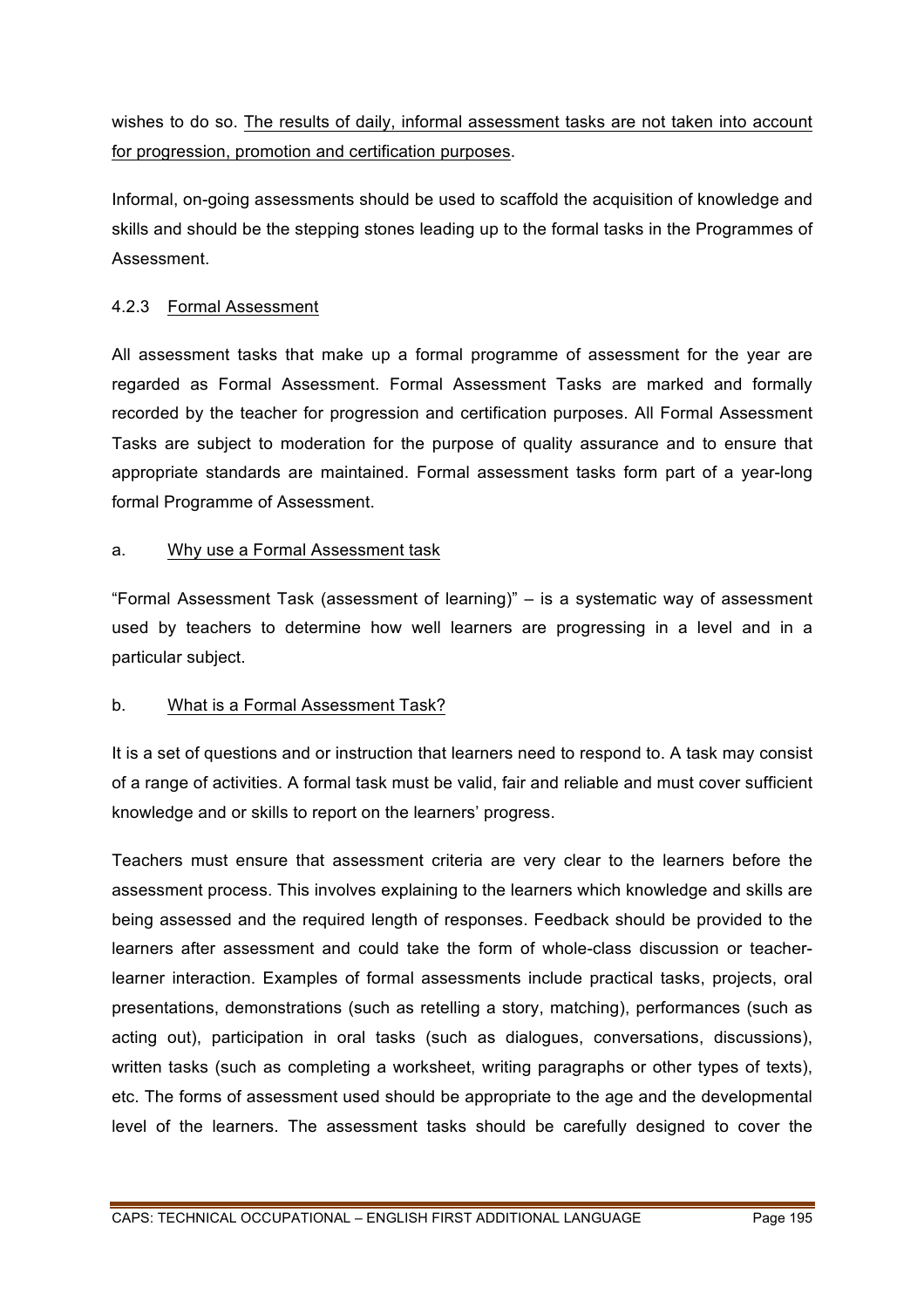content and or skills of the subject. The design of these tasks should therefore ensure that a variety of skills are assessed.

Practical Assessment Tasks allow for learners to be assessed on a regular basis during the school year and also allow for the assessment of skills that cannot be assessed in a written format, e.g. test or examination.

# 4.2.3.1 Formal Assessment requirements

The formal Programme of Assessment comprises of three (3) tasks which make up 75% of the promotion mark and one end-of-the-year examination for the final 25%.

- Formal assessment task could be made up of activities that assess Listening and Speaking, Reading and Viewing, Writing and Presenting, and Language Structures and Conventions, and should take place over a period of days. Language Structures and Conventions should be assessed in context.
- Formal assessment tasks must assess a range of aspects of the language skills so that key aspects will be assessed over the course of the term and the year. Ensure that these aspects have been informally assessed and feedback given to the learner before they are formally assessed.

Requirements for the compilation of a task are given in percentages. Where the programme indicates 20% for a language skill it means that in the final allocation of marks for that language skill should be 20% of the total and not twenty marks. Schools are not limited to a number of marks allocated to a language skill as long as the weighting for each language skill is observed for each task according to the percentage allocated in the assessment programme. For example in Year 1, a language knowledge test may be set for 20 marks or more, as long as the final weighting does not exceed the weighting indicated in the assessment programme.

In Writing parts of the planning process or the whole process should be assessed at least once per term.

All work must make provision for *functioning* level(s) of the learner. The learner's *abilities* determine what will be expected of him/her in the exam. Formal Assessment in English First Additional Language must cater for a range of cognitive levels and abilities of learners: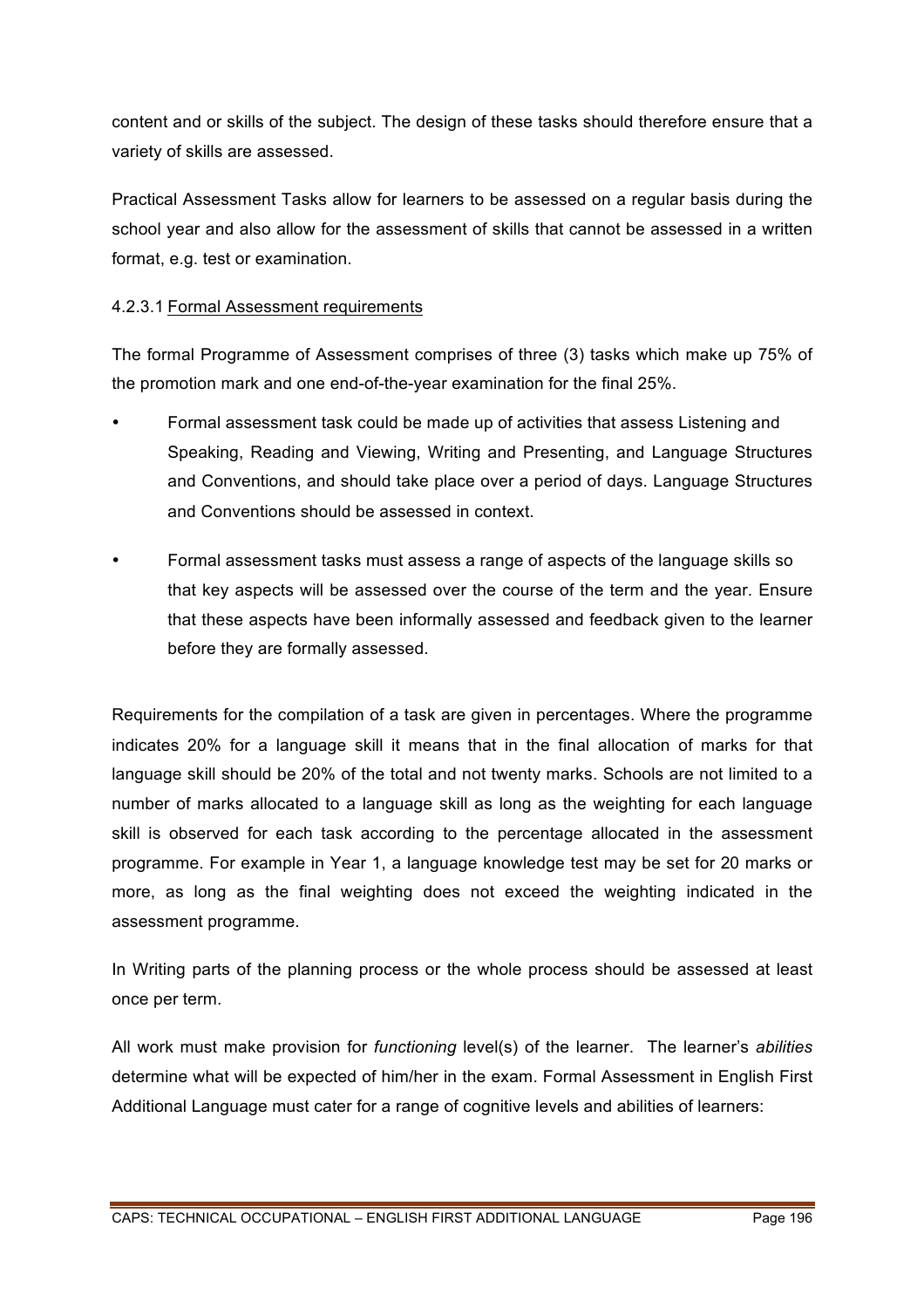| <b>WEIGHTING</b> | <b>COGNITIVE LEVEL</b> | <b>BLOOM'S TAXONOMY</b> | <b>EXAMPLES</b>                    |
|------------------|------------------------|-------------------------|------------------------------------|
| 40%              | Lower order            | Level $1 & 2$           | List, name, what, why,<br>who?     |
| 40%              | Middle order           | Level $3 & 4$           | Discuss, explain, describe<br>etc. |
| 20%              | Higher order           | Level $5 & 6$           | Apply, how will you? Etc.          |

# **4.3 MANAGING ASSESSMENT**

### 4.3.1 People Involved in Assessment

The school and the teachers have overall responsibility for the assessment of learners. Teachers are expected to create a valid, reliable and credible assessment process.

## **4.4 PROJECTS**

Projects will be any piece of work in which knowledge, skills and values which lead towards competence in the specific or integrated content, are demonstrated. The task will involve collecting, analysing and/or evaluating data and information that will result in a written product. The written product must be presented by the learner using all 4 basic skills and their different component. Learners will collect information outside of contact time to perform some tasks or will be able to complete it in class with information at hand. The completion of the project will be facilitated by the teacher in class time to ensure the authenticity of the product. The topic and nature of the project will be determined by the content covered according to the annual teaching plan. Learners should be given enough time to complete the project. They need adequate guidance at the outset of the task. The focus will be more on the oral use of English First Additional Language than on writing. Writing however also plays an important role.

Projects will be conducted in each of the following skills:

- Listening and Speaking
- Reading and Viewing & Phonics (Phonics in Year 1)
- Writing and Presenting
- Language structures and Conventions.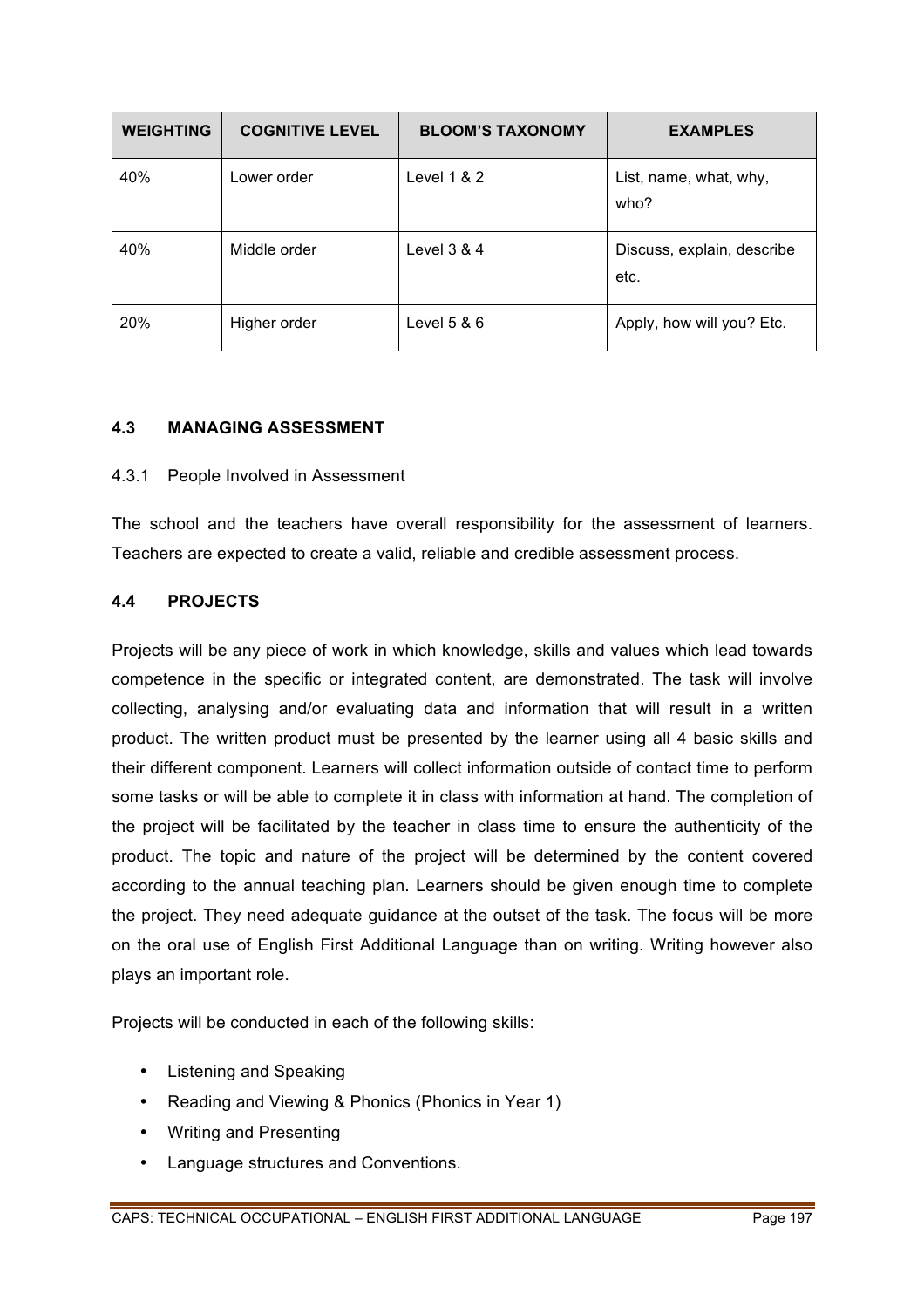## 4.4.1 Examinations

Content for the examination should be drawn from the work done in the period preceding the examination and should be a selection of skills and activities that will enable the learner to show that he/she is ready to engage with the work in the next period/year.

### **4.5 Programme of assessment**

The Programme of Assessment is designed to spread formal assessment tasks in all subjects in a school throughout a term.

### 4.5.1 Assessment across the four years

Note: The time allocated for First Additional Language: is two (2) hours per week throughout all years. The programme of assessment is designed to spread formal assessment tasks throughout the school year. In English First Additional Language learners are expected to complete a certain amount of formal assessment tasks per year as indicated in the tables below. The formal assessment tasks make up 25% of the total mark for the subject for each yea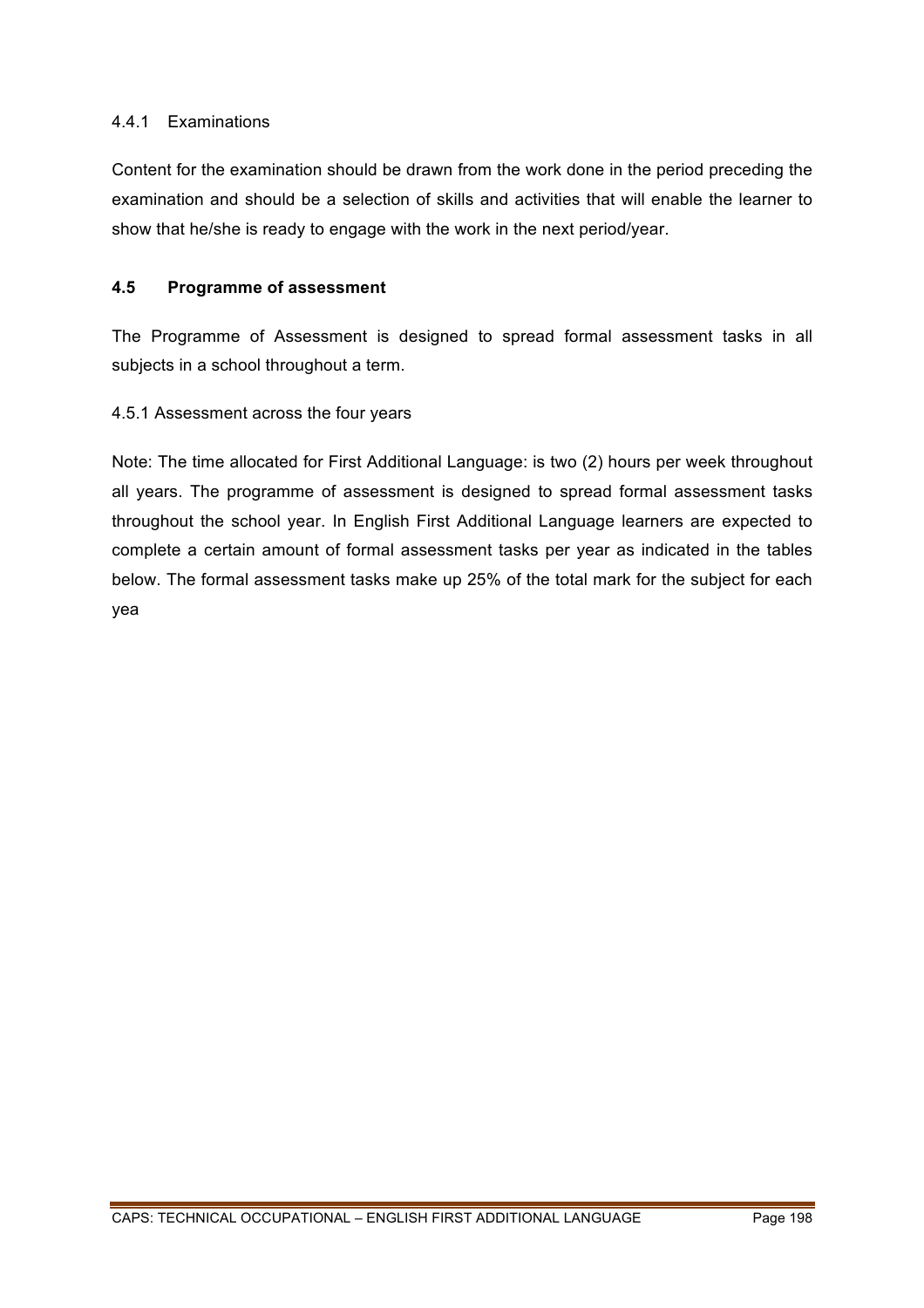| Year 1                | <b>Formal School-Based Assessments</b>                                                                                          | <b>Final End-of-Year</b><br><b>Assessments</b>                                                                             |                                                                                          |                                                                                                                         |
|-----------------------|---------------------------------------------------------------------------------------------------------------------------------|----------------------------------------------------------------------------------------------------------------------------|------------------------------------------------------------------------------------------|-------------------------------------------------------------------------------------------------------------------------|
|                       | Term 1                                                                                                                          | Term <sub>2</sub>                                                                                                          | Term <sub>3</sub>                                                                        | Term 4                                                                                                                  |
|                       | Describe an event.<br>Read and interpret a<br>chart.<br>Apply punctuation.<br>Complete column by<br>writing past tense<br>verb. | Test covering term 1<br>and $2.$<br><b>Mark: 30</b><br>Time Allocation: 30<br>minutes<br>Individual reading on<br>article. | List utensils and<br>ingredients.<br>Write singular into<br>plural.<br>Role play a poem. | Paired reading on<br>an autobiography.<br>End-of-year<br>examination on<br>term 3 and 4.<br>Mark:40<br>Time Allocation: |
|                       |                                                                                                                                 |                                                                                                                            |                                                                                          | 40 minutes                                                                                                              |
|                       | Dates:<br>Spread across the<br>Term                                                                                             | Dates:<br>Spread across the<br>Term                                                                                        | Dates:<br>Spread across the<br>Term                                                      | Dates:<br>Spread across the<br>Term                                                                                     |
| <b>Term</b><br>Report | 100%                                                                                                                            | 100%                                                                                                                       | 100%                                                                                     | 25%                                                                                                                     |
| End of<br>Year        |                                                                                                                                 | <b>SBA</b><br>75%                                                                                                          |                                                                                          | 25%                                                                                                                     |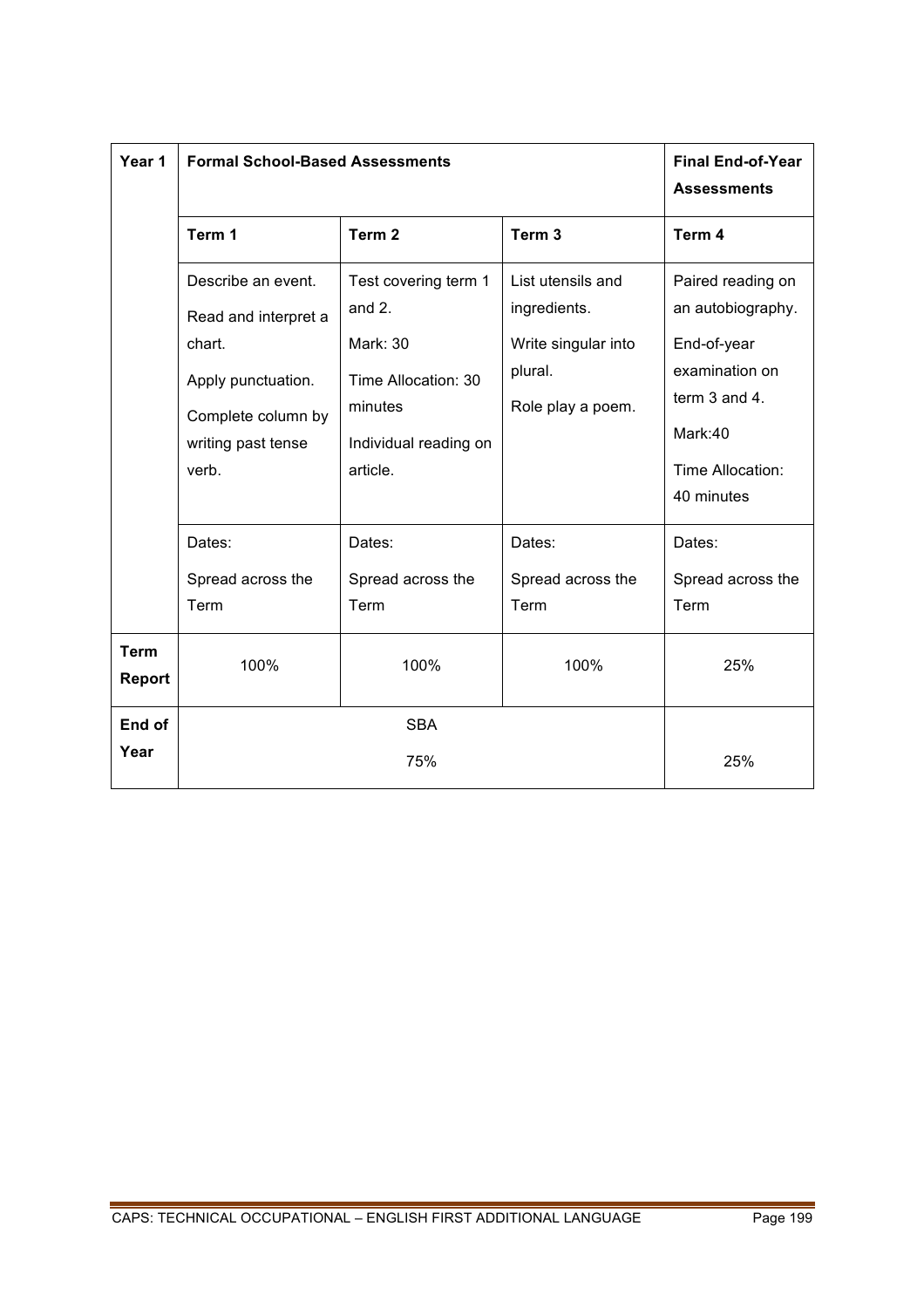| Year <sub>2</sub>            | <b>Formal School-Based Assessments</b>                                                                                                                        | <b>Final End-of-Year</b><br><b>Assessments</b>                                                                                      |                                                                                                                                           |                                                                                                                                               |
|------------------------------|---------------------------------------------------------------------------------------------------------------------------------------------------------------|-------------------------------------------------------------------------------------------------------------------------------------|-------------------------------------------------------------------------------------------------------------------------------------------|-----------------------------------------------------------------------------------------------------------------------------------------------|
|                              | Term 1                                                                                                                                                        | Term <sub>2</sub>                                                                                                                   | Term <sub>3</sub>                                                                                                                         | Term 4                                                                                                                                        |
|                              | Answer<br>comprehension<br>questions.<br>Design and present<br>poster in pairs.<br>Listen to and follow<br>instructions.<br>Read instructions to<br>a friend. | Presentation to<br>stand for an<br>election.<br>Test covering term 1<br>and 2.<br><b>Mark: 40</b><br>Time Allocation: 40<br>minutes | Individual reading<br>on poem.<br>Write questions and<br>answers to an<br>interview with an<br>alien.<br>Role play interview<br>in pairs. | Individual reading<br>on an<br>advertisement.<br>End-of-year<br>examination on<br>term 3 and 4.<br>Mark: 50<br>Time Allocation: 60<br>minutes |
|                              | Dates:                                                                                                                                                        | Dates:                                                                                                                              | Dates:                                                                                                                                    | Dates:                                                                                                                                        |
|                              | Spread across the<br>Term                                                                                                                                     | Spread across the<br>Term                                                                                                           | Spread across the<br>Term                                                                                                                 | Spread across the<br>Term                                                                                                                     |
| <b>Term</b><br><b>Report</b> | 100%                                                                                                                                                          | 100%                                                                                                                                | 100%                                                                                                                                      | 25%                                                                                                                                           |
| End of                       | <b>SBA</b>                                                                                                                                                    |                                                                                                                                     |                                                                                                                                           |                                                                                                                                               |
| Year                         | 75%                                                                                                                                                           |                                                                                                                                     |                                                                                                                                           | 25%                                                                                                                                           |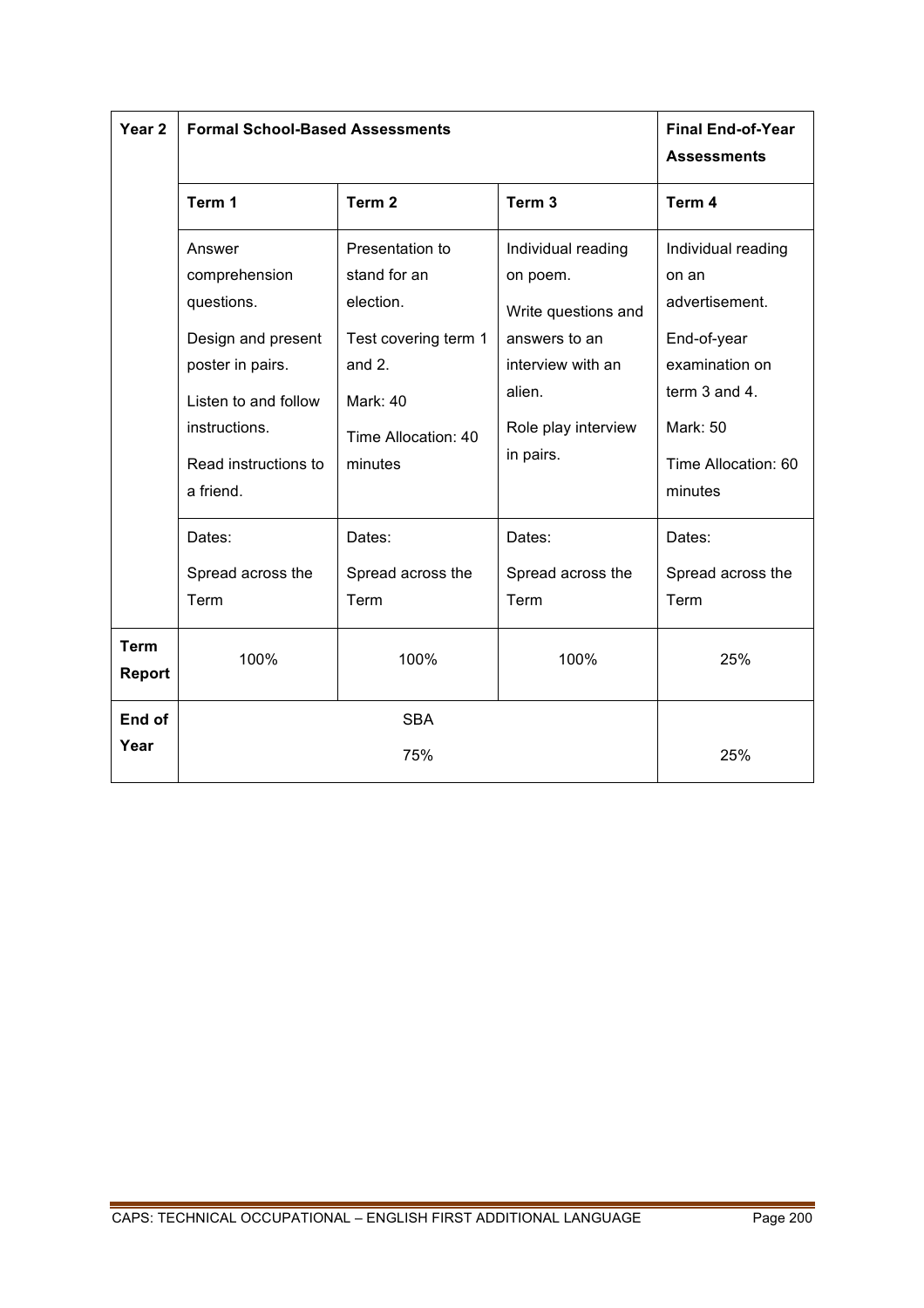| Year <sub>3</sub>     | <b>Formal School-Based Assessments</b>                                                    | <b>Final End-of-Year</b><br><b>Assessments</b>                                                                                   |                                                                                                                                      |                                                                                                                                          |
|-----------------------|-------------------------------------------------------------------------------------------|----------------------------------------------------------------------------------------------------------------------------------|--------------------------------------------------------------------------------------------------------------------------------------|------------------------------------------------------------------------------------------------------------------------------------------|
|                       | Term 1                                                                                    | Term <sub>2</sub>                                                                                                                | Term <sub>3</sub>                                                                                                                    | Term 4                                                                                                                                   |
|                       | Match the body<br>language to the<br>meaning.<br>Types of<br>communication<br>Activity 5. | Oral on "Can<br>empathy change the<br>world?"<br>Test covering term 1<br>and $2.$<br>Mark: 60<br>Time Allocation: 60<br>minutes. | <b>Activity 2 Answering</b><br>a call<br>Answering a<br>telephone call, put a<br>customer on hold<br>and taking a<br>message. (oral) | Activity 6: Design<br>and make a poster.<br>End-of-year<br>examination on term<br>3 and 4.<br>Mark: 60<br>Time Allocation: 60<br>minutes |
|                       | Dates:<br>Spread across the<br>Term                                                       | Dates:<br>Spread across the<br>Term                                                                                              | Dates:<br>Spread across the<br>Term                                                                                                  | Dates:<br>Spread across the<br>Term                                                                                                      |
| <b>Term</b><br>Report | 100%                                                                                      | 100%                                                                                                                             | 100%                                                                                                                                 | 25%                                                                                                                                      |
| End of<br>Year        |                                                                                           | <b>SBA</b><br>75%                                                                                                                |                                                                                                                                      | 25%                                                                                                                                      |